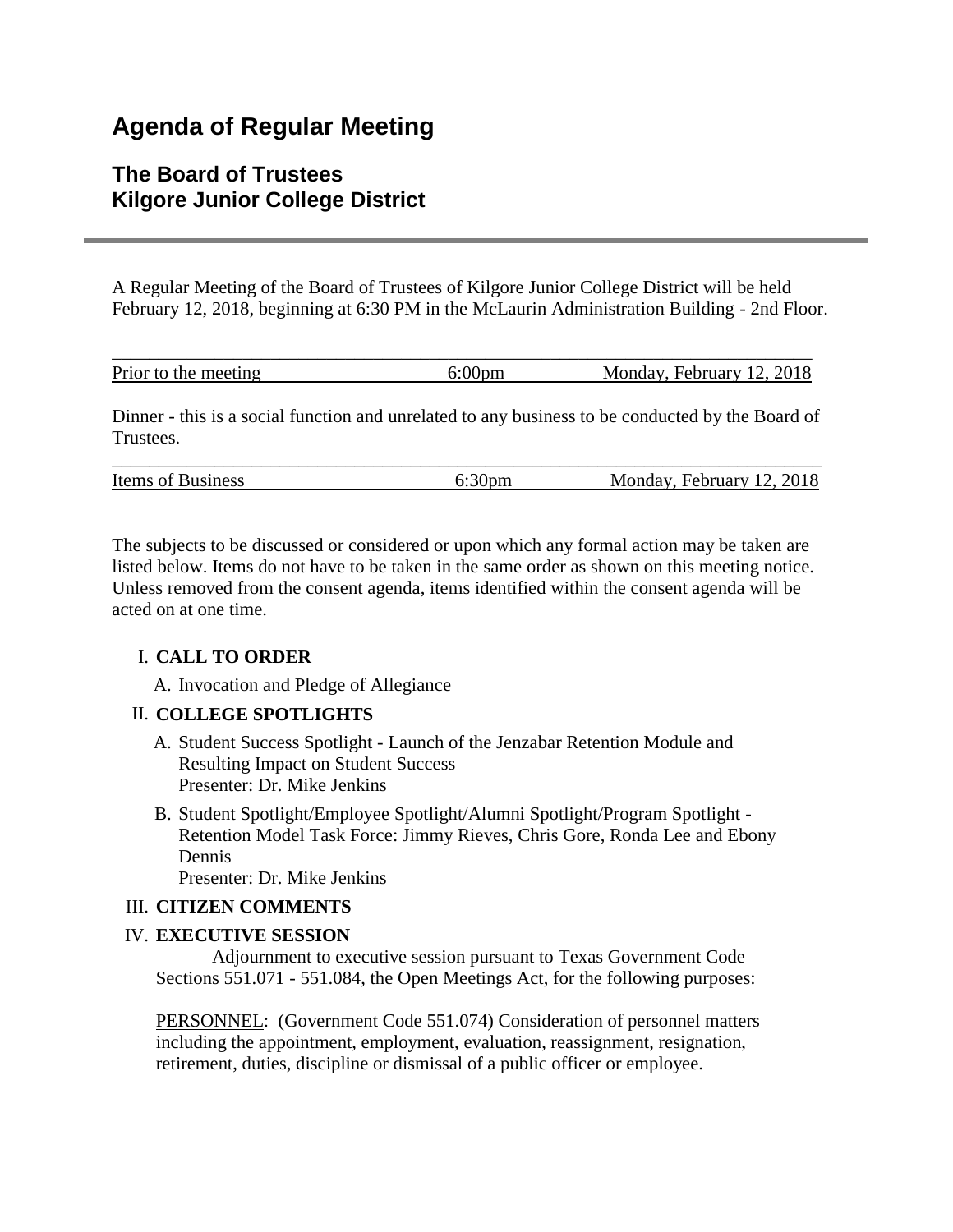LEGAL: (Government Code 551.071) Consultation with the Board's attorney to receive legal advice.

REAL ESTATE: (Government Code 551.072)

#### V. **CONSENT AGENDA**

- A. To consider approving the minutes of the December 11, 2017 regular board meeting, the January 27, 2018 board retreat, and the February 5, 2018 property & facilities meeting (Consent Item 1).
- B. To consider the following personnel items (Consent Item 2):
	- 1. **Consider and authorization to accept employee resignation as follows:**
		- a. Process Technology Instructor
	- 2. **Consider and authorization to accept employee retirement as follows:**
		- a. Instructional Dean, Public Services & Industrial Technologies
		- b. Biology Instructor
		- c. Computer Science Instructor
		- d. Department Chair & Kinesiology Instructor
	- 3. **Consider and authorization to accept change of employment as follows:**
		- a. Support Specialist AEL to Assistant Coordinator AEL

#### 4. **Recommendation of employment as follows:**

- a. System Administrator, Domain/Server Support, Information Technology
- b. Interim Government Instructor, Arts & Mathematics
- c. Interim Biology Instructor, Science & Health Sciences
- d. Police Officer, KCPD
- e. Police Officer, KCPD
- f. Police Academy Instructor, Public Services & Industrial Technologies

#### VI. **ACTION ITEMS**

A. To consider payment of legal fees for services rendered.

## VII. **BOARD COMMITTEE REPORTS & ACTION ITEMS**

- A. Investment/Finance/Audit Committee Joe Carrington, Chair
	- 1. ACTION ITEM: To consider tuition and fee increases for 2018-2019 academic year
- B. Policy & Personnel Committee Karol Pruett, Chair
	- 1. ACTION ITEM: To consider approval of policies. Presenter: Karol Pruett
		- a. Awarding of Credit Policy
		- b. Fixed Assets and Equipment Policy
		- c. Infectious/Communicable Disease Policy